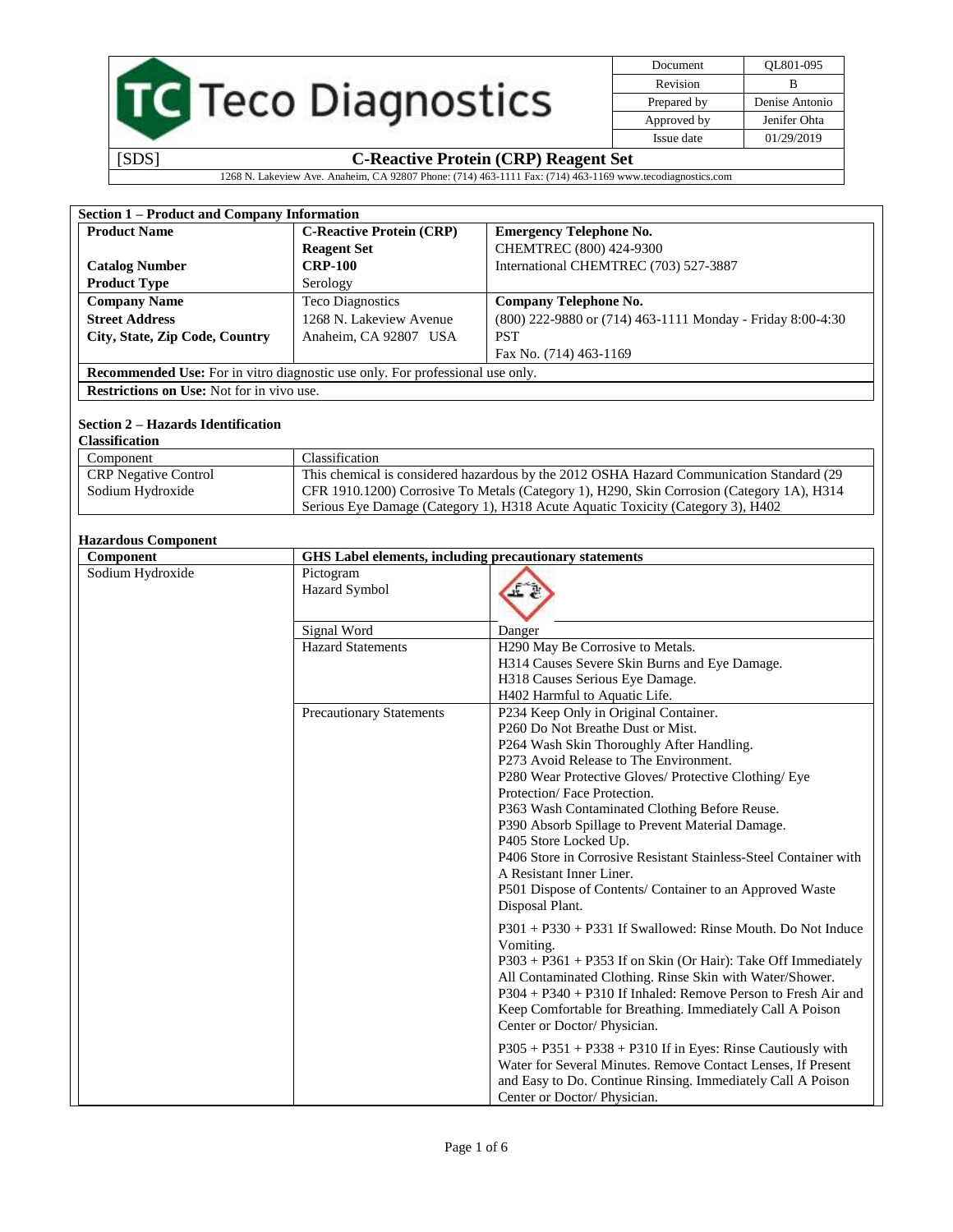|                                                                 |                                                                                                                   |                                                                                                                            |                                                                   |                                                                                                                          |                                                         |  | Document          | QL801-095                                                          |
|-----------------------------------------------------------------|-------------------------------------------------------------------------------------------------------------------|----------------------------------------------------------------------------------------------------------------------------|-------------------------------------------------------------------|--------------------------------------------------------------------------------------------------------------------------|---------------------------------------------------------|--|-------------------|--------------------------------------------------------------------|
|                                                                 |                                                                                                                   |                                                                                                                            |                                                                   |                                                                                                                          |                                                         |  | Revision          | B                                                                  |
| TC Teco Diagnostics                                             |                                                                                                                   |                                                                                                                            |                                                                   | Prepared by                                                                                                              | Denise Antonio                                          |  |                   |                                                                    |
|                                                                 |                                                                                                                   |                                                                                                                            |                                                                   | Approved by<br>Issue date                                                                                                | Jenifer Ohta<br>01/29/2019                              |  |                   |                                                                    |
| [SDS]<br><b>C-Reactive Protein (CRP) Reagent Set</b>            |                                                                                                                   |                                                                                                                            |                                                                   |                                                                                                                          |                                                         |  |                   |                                                                    |
|                                                                 |                                                                                                                   | 1268 N. Lakeview Ave. Anaheim, CA 92807 Phone: (714) 463-1111 Fax: (714) 463-1169 www.tecodiagnostics.com                  |                                                                   |                                                                                                                          |                                                         |  |                   |                                                                    |
|                                                                 |                                                                                                                   |                                                                                                                            |                                                                   |                                                                                                                          |                                                         |  |                   |                                                                    |
|                                                                 | Hazards not otherwise Classified (HNOC):                                                                          |                                                                                                                            | No data available                                                 |                                                                                                                          |                                                         |  |                   |                                                                    |
|                                                                 |                                                                                                                   |                                                                                                                            |                                                                   |                                                                                                                          |                                                         |  |                   |                                                                    |
| Component                                                       | Section 3 - Composition/Information on Ingredients                                                                | <b>Type</b>                                                                                                                |                                                                   |                                                                                                                          | <b>Chemical Concentration</b>                           |  |                   | CAS#                                                               |
| <b>CRP</b> Negative Control                                     |                                                                                                                   | Mixture                                                                                                                    |                                                                   | Sodium Hydroxide, 10%                                                                                                    |                                                         |  |                   | 1310-73-2                                                          |
|                                                                 |                                                                                                                   |                                                                                                                            |                                                                   |                                                                                                                          |                                                         |  |                   |                                                                    |
| <b>Section 4 – First Aid Measures</b><br><b>General Advice</b>  |                                                                                                                   |                                                                                                                            |                                                                   |                                                                                                                          |                                                         |  |                   | Consult a physician. Show this safety data sheet to the doctor in  |
|                                                                 |                                                                                                                   |                                                                                                                            |                                                                   |                                                                                                                          | attendance. Move out of dangerous area.                 |  |                   |                                                                    |
| <b>Ingestion</b>                                                |                                                                                                                   |                                                                                                                            |                                                                   |                                                                                                                          |                                                         |  |                   | Do not induce vomiting. Never give anything by mouth to an         |
|                                                                 |                                                                                                                   |                                                                                                                            |                                                                   |                                                                                                                          |                                                         |  |                   | unconscious person. Rinse mouth with water. Consult a physician.   |
| <b>Inhalation</b>                                               |                                                                                                                   |                                                                                                                            |                                                                   |                                                                                                                          | artificial respiration. Consult a physician.            |  |                   | If breathed in, move person into fresh air. If not breathing, give |
| <b>Skin Contact</b>                                             |                                                                                                                   |                                                                                                                            |                                                                   |                                                                                                                          |                                                         |  |                   | Take off contaminated clothing and shoes immediately. Wash off     |
|                                                                 |                                                                                                                   |                                                                                                                            |                                                                   |                                                                                                                          | with soap and plenty of water. Consult a physician.     |  |                   |                                                                    |
| <b>Eye Contact</b>                                              |                                                                                                                   |                                                                                                                            |                                                                   |                                                                                                                          |                                                         |  |                   | Rinse thoroughly with plenty of water for at least 15 minutes and  |
|                                                                 |                                                                                                                   |                                                                                                                            |                                                                   | consult a physician. Continue rinsing eyes during transport to<br>hospital.                                              |                                                         |  |                   |                                                                    |
|                                                                 |                                                                                                                   |                                                                                                                            |                                                                   |                                                                                                                          |                                                         |  |                   |                                                                    |
|                                                                 | Section 5 – Fire and Explosive Hazard Data                                                                        |                                                                                                                            |                                                                   |                                                                                                                          |                                                         |  |                   |                                                                    |
| <b>Extinguishing Media</b>                                      |                                                                                                                   |                                                                                                                            |                                                                   | Suitable extinguishing media: Use water spray, alcohol-resistant<br>foam, dry chemical or carbon dioxide.                |                                                         |  |                   |                                                                    |
| <b>Specific Hazards</b>                                         |                                                                                                                   |                                                                                                                            | In case of fire may be liberated: Sulphur Oxides                  |                                                                                                                          |                                                         |  |                   |                                                                    |
| <b>Special Protective Equipment and Advice for Firefighters</b> |                                                                                                                   |                                                                                                                            | N/A                                                               |                                                                                                                          |                                                         |  |                   |                                                                    |
|                                                                 |                                                                                                                   |                                                                                                                            |                                                                   |                                                                                                                          |                                                         |  |                   |                                                                    |
|                                                                 | <b>Section 6 - Accidental Release Measures</b>                                                                    |                                                                                                                            |                                                                   |                                                                                                                          |                                                         |  |                   |                                                                    |
|                                                                 | Procedure to be Followed in Case of Leak or Spill                                                                 |                                                                                                                            |                                                                   | Wear respiratory protection. Avoid dust formation. Avoid<br>breathing vapours, mist or gas. Ensure adequate ventilation. |                                                         |  |                   |                                                                    |
|                                                                 |                                                                                                                   |                                                                                                                            |                                                                   |                                                                                                                          | Evacuate personnel to safe areas. Avoid breathing dust. |  |                   |                                                                    |
| <b>Environmental Precautions</b>                                |                                                                                                                   |                                                                                                                            |                                                                   |                                                                                                                          |                                                         |  |                   | Prevent further leakage or spillage if safe to do so. Do not let   |
|                                                                 |                                                                                                                   |                                                                                                                            |                                                                   |                                                                                                                          |                                                         |  |                   | product enter drains. Discharge into the environment must be       |
|                                                                 | <b>Methods for Cleaning Up and Disposal</b>                                                                       |                                                                                                                            |                                                                   | avoided.                                                                                                                 |                                                         |  |                   | Soak up with inert absorbent material and dispose of as hazardous  |
|                                                                 |                                                                                                                   |                                                                                                                            |                                                                   | waste. Keep in suitable, closed containers for disposal.                                                                 |                                                         |  |                   |                                                                    |
|                                                                 |                                                                                                                   |                                                                                                                            |                                                                   |                                                                                                                          |                                                         |  |                   |                                                                    |
| Section 7 - Handling and Storage<br><b>Handling</b>             |                                                                                                                   |                                                                                                                            |                                                                   |                                                                                                                          |                                                         |  |                   | Avoid formation of dust and aerosols. Provide appropriate exhaust  |
|                                                                 |                                                                                                                   |                                                                                                                            |                                                                   | ventilation at places where dust is formed.                                                                              |                                                         |  |                   |                                                                    |
| <b>Storage</b>                                                  |                                                                                                                   |                                                                                                                            | Keep container tightly closed in a dry and well-ventilated place. |                                                                                                                          |                                                         |  |                   |                                                                    |
|                                                                 |                                                                                                                   |                                                                                                                            |                                                                   |                                                                                                                          |                                                         |  |                   |                                                                    |
|                                                                 | <b>Section 8 – Exposure Controls / Personal Protection</b><br><b>Components with Workplace Control Parameters</b> |                                                                                                                            |                                                                   |                                                                                                                          |                                                         |  |                   |                                                                    |
| Component                                                       | <b>ACGIH TLV</b>                                                                                                  | <b>OSHA PEL</b>                                                                                                            |                                                                   | <b>NIOSH IDLH</b>                                                                                                        | <b>Ouebec</b>                                           |  | <b>Mexico OEL</b> | <b>Ontario TWAEV</b>                                               |
| Sodium                                                          | C: $2 \text{ mg/m}^3$                                                                                             | TWA: 2.000000                                                                                                              |                                                                   | C: 2.000000                                                                                                              | N/A                                                     |  | N/A               | N/A                                                                |
| Hydroxide                                                       |                                                                                                                   | $mg/m^3$                                                                                                                   |                                                                   | mg/m <sup>3</sup>                                                                                                        |                                                         |  |                   |                                                                    |
| <b>Engineering Controls</b>                                     |                                                                                                                   |                                                                                                                            |                                                                   |                                                                                                                          |                                                         |  |                   |                                                                    |
|                                                                 |                                                                                                                   | Handle in accordance with good industrial hygiene and safety practice. Wash hands before breaks and at the end of workday. |                                                                   |                                                                                                                          |                                                         |  |                   |                                                                    |
|                                                                 |                                                                                                                   |                                                                                                                            |                                                                   |                                                                                                                          |                                                         |  |                   |                                                                    |
| <b>Personal Protective Equipment</b><br><b>Eye Protection</b>   |                                                                                                                   |                                                                                                                            |                                                                   |                                                                                                                          |                                                         |  |                   | Face shield and safety glasses use equipment for eye protection    |
|                                                                 |                                                                                                                   |                                                                                                                            |                                                                   |                                                                                                                          |                                                         |  |                   | tested and approved under appropriate government standards such    |
|                                                                 |                                                                                                                   |                                                                                                                            |                                                                   |                                                                                                                          | as NIOSH (US) or EN 166(EU).                            |  |                   |                                                                    |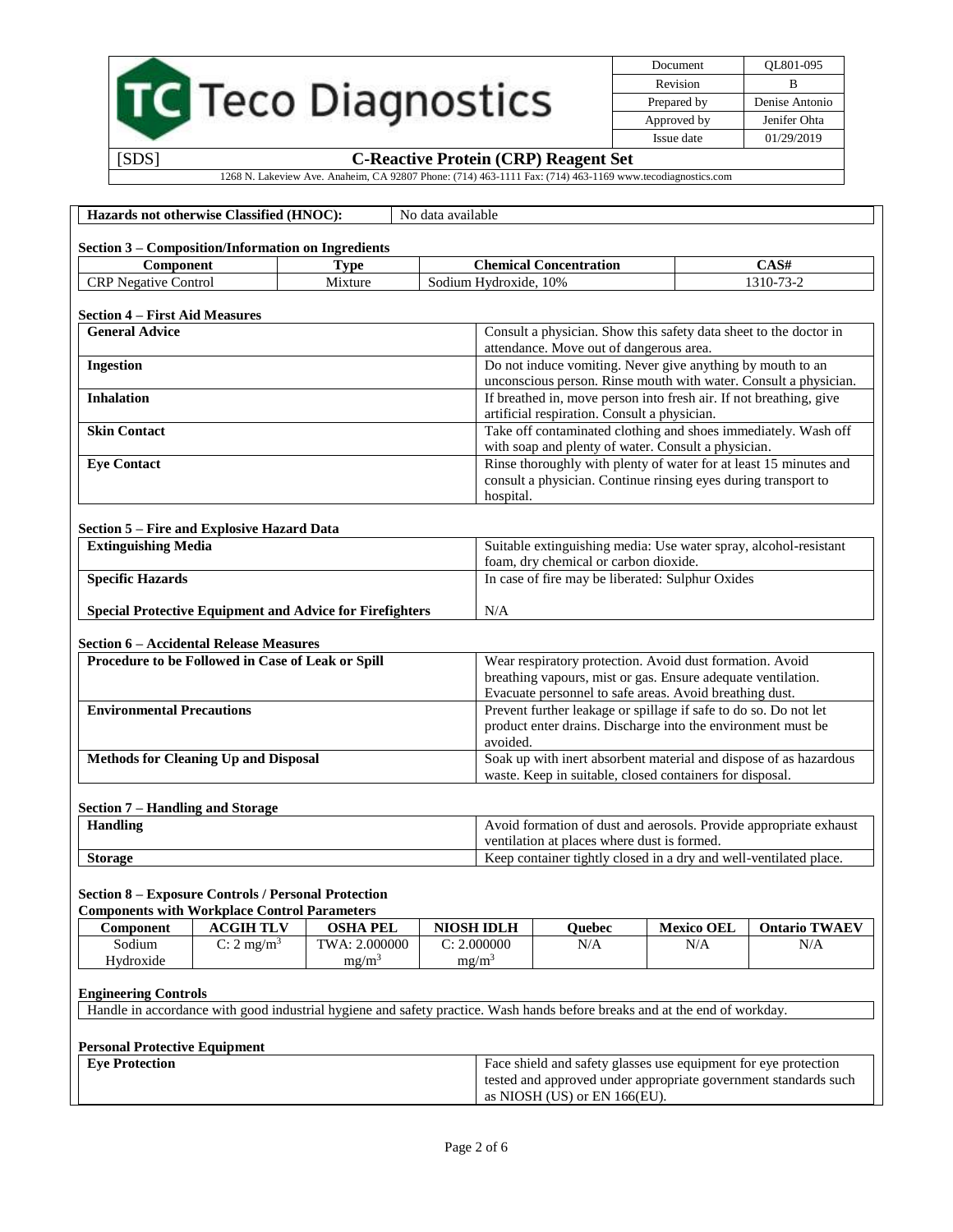|  | TC Teco Diagnostics |
|--|---------------------|
|  |                     |
|  |                     |

| Document    | OL801-095      |
|-------------|----------------|
| Revision    | R              |
| Prepared by | Denise Antonio |
| Approved by | Jenifer Ohta   |
| Issue date  | 01/29/2019     |

1268 N. Lakeview Ave. Anaheim, CA 92807 Phone: (714) 463-1111 Fax: (714) 463-1169 www.tecodiagnostics.com

| <b>Skin Protection</b>            | Handle with gloves. Gloves must be inspected prior to use. Use                                   |
|-----------------------------------|--------------------------------------------------------------------------------------------------|
|                                   | proper glove removal technique (without touching glove's outer                                   |
|                                   | surface) to avoid skin contact with this product. Dispose of                                     |
|                                   | contaminated gloves after use in accordance with applicable laws                                 |
|                                   | and good laboratory practices. Wash and dry hands.                                               |
|                                   |                                                                                                  |
|                                   | Full contact                                                                                     |
|                                   | Material: nitrile rubber                                                                         |
|                                   | Minimum layer thickness: 0.11 mm                                                                 |
|                                   | Break through time: 480 min<br>Material tested: Dermatril (KCl 740, size M)                      |
|                                   |                                                                                                  |
|                                   | Splash contact                                                                                   |
|                                   | Material: nitrile rubber                                                                         |
|                                   | Minimum layer thickness: 0.11 mm                                                                 |
|                                   | Break through time: 480 min                                                                      |
|                                   | Material tested: Dermatril (KCl 740, size M)                                                     |
|                                   | If used in solution, or mixed with other substances, and under                                   |
|                                   | conditions which differ from EN 374, contact the supplier of the                                 |
|                                   | CE approved gloves. This recommendation is advisory only and                                     |
|                                   | must be evaluated by an industrial hygienist and safety officer                                  |
|                                   | familiar with the specific situation of anticipated use by our                                   |
|                                   | customers. It should not be construed as offering an approval for                                |
| <b>Body Protection</b>            | any specific use scenario.<br>Complete suit protecting against chemicals, the type of protective |
|                                   | equipment must be selected according to the concentration and                                    |
|                                   | amount of the dangerous substance at the specific workplace.                                     |
| <b>Respiratory Protection</b>     | Where risk assessment shows air-purifying respirators are                                        |
|                                   | appropriate use a full-face respirator with multipurpose                                         |
|                                   | combination (US) or type ABEK (EN 14387) respirator cartridges                                   |
|                                   | as a backup to engineering controls. If the respirator is the sole                               |
|                                   | means of protection, use a full-face supplied air respirator. Use                                |
|                                   | respirators and components tested and approved under appropriate                                 |
|                                   | government standards such as NIOSH (US) or CEN (EU).                                             |
| <b>Other Protective Equipment</b> | Ensure the eyewash station and/or safety shower is located near the                              |
|                                   | work area.                                                                                       |

### **Section 9 – Physical Data**

| Appearance                                   | $CRP$ Latex – milky blue color            |
|----------------------------------------------|-------------------------------------------|
|                                              | Positive Control – clear colorless liquid |
|                                              | Negative Control – clear colorless liquid |
| Odor                                         | No data available                         |
| Odor Threshold                               | No data available                         |
| pH                                           | No data available                         |
| Melting point/freezing point                 | No data available                         |
| Initial boiling point and boiling range      | No data available                         |
| Flash point                                  | No data available                         |
| Evaporation rate                             | No data available                         |
| Flammability (solid, gas)                    | No data available                         |
| Upper/lower flammability or explosive limits | No data available                         |
| Vapor pressure                               | No data available                         |
| Vapor density                                | No data available                         |
| Relative density                             | No data available                         |
| Solubility                                   | Soluble in water                          |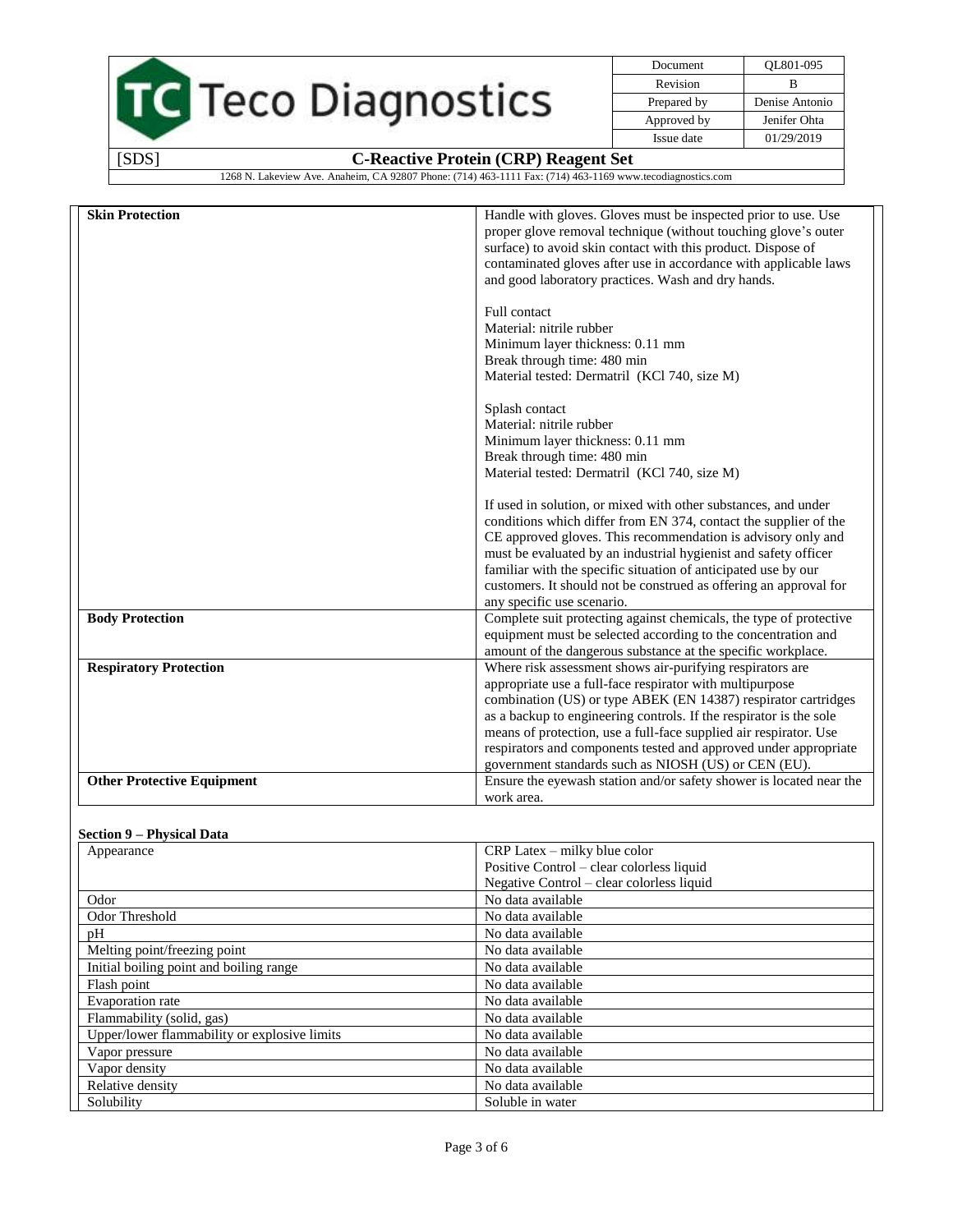|  | TC Teco Diagnostics |
|--|---------------------|
|  |                     |

| Document    | OL801-095      |
|-------------|----------------|
| Revision    | R              |
| Prepared by | Denise Antonio |
| Approved by | Jenifer Ohta   |
| Issue date  | 01/29/2019     |

1268 N. Lakeview Ave. Anaheim, CA 92807 Phone: (714) 463-1111 Fax: (714) 463-1169 www.tecodiagnostics.com

| Partition coefficient: n-octanol/water | No data available |
|----------------------------------------|-------------------|
| Auto-ignition temperature              | No data available |
| Decomposition temperature              | No data available |
| <b>Viscosity</b>                       | No data available |
| Explosive properties                   | No data available |
| Oxidizing properties                   | No data available |

#### **Section 10 – Stability and Reactivity**

| <b>Reactivity</b>                         | Reacts with test specimen                                |
|-------------------------------------------|----------------------------------------------------------|
| <b>Chemical Stability</b>                 | Stable under recommended conditions                      |
| <b>Possibility of hazardous reactions</b> | No data available                                        |
| <b>Conditions to Avoid</b>                | No data available                                        |
| Incompatible materials                    | Strong oxidizing agents, strong acids, organic materials |
| <b>Hazardous decomposition products</b>   | No data available                                        |

#### **Section 11 – Toxicological Information**

| <b>Route of Entry/Exposure</b> | <b>Effects</b>      |
|--------------------------------|---------------------|
| <b>Acute Exposure</b>          |                     |
| <b>Skin Contact</b>            | Causes severe burns |
| Eye Contact                    | Corrosive to eyes   |
| Ingestion                      | No data available   |
| Inhalation                     | No data available   |
| Chronic Exposure               | No data available   |

#### **Toxicity**

| Component        | Chemical         | <b>Acute Toxicity</b>                        | <b>Chronic Toxicity</b> | <b>Other Information</b>                                                                                                                                                           |
|------------------|------------------|----------------------------------------------|-------------------------|------------------------------------------------------------------------------------------------------------------------------------------------------------------------------------|
| Negative Control | Sodium Hydroxide | Skin - Rabbit                                | No data available       | <b>RTECS: WB4900000</b>                                                                                                                                                            |
|                  |                  | <b>Result: Causes</b>                        |                         | Material is extremely destructive to                                                                                                                                               |
|                  |                  | Severe Burns. - 24 H                         |                         | tissue of the mucous membranes                                                                                                                                                     |
|                  |                  | Eyes - Rabbit<br>Result: Corrosive -<br>24 H |                         | and upper respiratory tract, eyes,<br>and skin. To the best of our<br>knowledge, the chemical, physical,<br>and toxicological properties have<br>not been thoroughly investigated. |

### **Carcinogenicity: This table indicates whether which agency has listed any component as a carcinogen**

| <b>IARC</b> | No component of this product present at levels greater than or      |
|-------------|---------------------------------------------------------------------|
|             | equal to 0.1% is identified as probable, possible or confirmed      |
|             | human carcinogen by IARC.                                           |
| ACGIH       | No component of this product present at levels greater than or      |
|             | equal to 0.1% is identified as a carcinogen or potential carcinogen |
|             | by ACGIH.                                                           |
| <b>NTP</b>  | No component of this product present at levels greater than or      |
|             | equal to 0.1% is identified as a known or anticipated carcinogen by |
|             | NTP.                                                                |
| <b>OSHA</b> | No component of this product present at levels greater than or      |
|             | equal to 0.1% is on OSHA's list of regulated carcinogens.           |

## **Section 12 – Ecological Information**

| Toxicity | Toxicity to Fish                                     |
|----------|------------------------------------------------------|
|          | LC50 - Gambusia Affinis (Mosquito Fish) - 125 mg/L - |
|          | 96 H                                                 |
|          | LC50 - Oncorhynchus Mykiss (Rainbow Trout) - 45.4    |
|          | $mg/L - 96 H$                                        |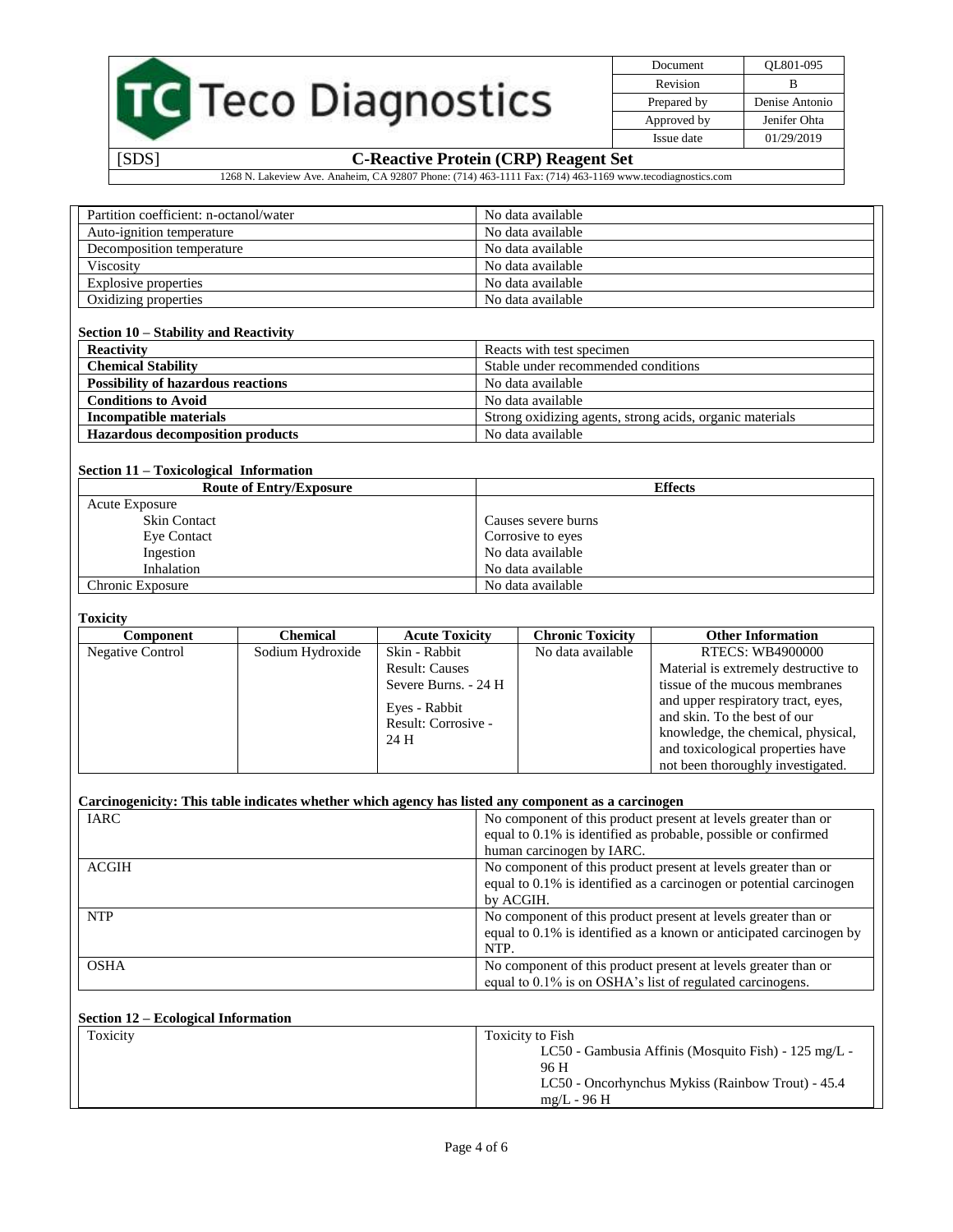|  | <b>TC</b> Teco Diagnostics |
|--|----------------------------|
|  |                            |

Document QL801-095 Revision B Prepared by Denise Antonio Approved by Jenifer Ohta Issue date 01/29/2019

# [SDS] **C-Reactive Protein (CRP) Reagent Set**

1268 N. Lakeview Ave. Anaheim, CA 92807 Phone: (714) 463-1111 Fax: (714) 463-1169 www.tecodiagnostics.com

|                               | Toxicity To Daphnia And Other Aquatic Invertebrates           |
|-------------------------------|---------------------------------------------------------------|
|                               | Immobilization EC50 - Daphnia (Water Flea) - 40.38            |
|                               | $mg/L - 48$ H                                                 |
| Persistence and degradability | No data available                                             |
| Bioaccumulative potential     | No data available                                             |
| Mobility in soil              | No data available                                             |
| Water hazards                 | No data available                                             |
| Other adverse effects         | An environmental hazard cannot be excluded in the event of    |
|                               | unprofessional handling or disposal. Harmful to aquatic life. |

#### **Section 13 – Disposal Considerations**

| Product                | Offer surplus and non-recyclable solutions to a licensed disposal<br>company. Contact a licensed professional waste disposal service to |
|------------------------|-----------------------------------------------------------------------------------------------------------------------------------------|
|                        | dispose of this material. Dissolve or mix the material with a<br>combustible solvent and burn in a chemical incinerator equipped        |
|                        | with an afterburner and scrubber.                                                                                                       |
| Contaminated Packaging | Dispose of as unused product.                                                                                                           |

# **Section 14 – Transport Information**

| <b>Component: Sodium Azide</b>             |                                                                  |
|--------------------------------------------|------------------------------------------------------------------|
| UN Number                                  | 1823                                                             |
| UN Proper Shipping Name                    | SODIUM HYDROXIDE, SOLID                                          |
| <b>Transport Hazard Class</b>              | 8                                                                |
| Packing Group                              | П                                                                |
| <b>Environmental Hazards</b>               | N <sub>0</sub>                                                   |
| Transport in bulk according to Annex II of | Not applicable                                                   |
| MARPOL 73/78 and the IBC Code              |                                                                  |
| <b>DOT</b>                                 | UN Number: 1823 Class: 8 Packing Group: II                       |
|                                            | Proper Shipping Name: SODIUM HYDROXIDE, SOLID                    |
|                                            | Reportable Quantity (RQ): 1,000 lbs Poison Inhalation Hazard: No |
| <b>IMDG</b>                                | UN Number: 1823 Class: 8 Packing Group: II                       |
|                                            | Proper Shipping Name: SODIUM HYDROXIDE, SOLID                    |
|                                            | $EmS-No.: F-A,S-B$                                               |
| <b>IATA</b>                                | UN Number: 1823 Class: 8 Packing Group: II                       |
|                                            | Proper Shipping Name: SODIUM HYDROXIDE, SOLID                    |
| <b>Special Precautions</b>                 | N/A                                                              |

#### **Section 15 – Regulatory Information**

| <b>HCS</b> Classification                | Not applicable                                               |
|------------------------------------------|--------------------------------------------------------------|
| SARA 302 Components                      | No chemicals in this material are subject to the reporting   |
|                                          | requirements of SARA title III, Section 302.                 |
| SARA 313 Components                      | This material does not contain any chemical components with  |
|                                          | known CAS numbers that exceed the threshold (DeMinimis)      |
|                                          | reporting levels established by SARA Title III, Section 313. |
| SARA 311/312 Components                  | <b>Acute Health Hazard</b>                                   |
| SARA 304 Components                      | <b>No SARA HAZARDS</b>                                       |
| Clean Water Act 307                      | No data available                                            |
| Clean Water Act 311                      | No data available                                            |
| Clean Air Act 112                        | No data available                                            |
| U.S. State – Illinois Right to Know      | No data available                                            |
| U.S. State – Massachusetts Right to Know | Sodium Hydroxide – CAS No. 1310-73-2                         |
| U.S. State – New Jersey Right to Know    | Sodium Chloride – CAS No. 7647-14-5                          |
|                                          | Sodium Hydroxide – CAS No. $1310-73-2$                       |
| U.S. State – Pennsylvania Right to Know  | Sodium Chloride – CAS No. 7647-14-5                          |